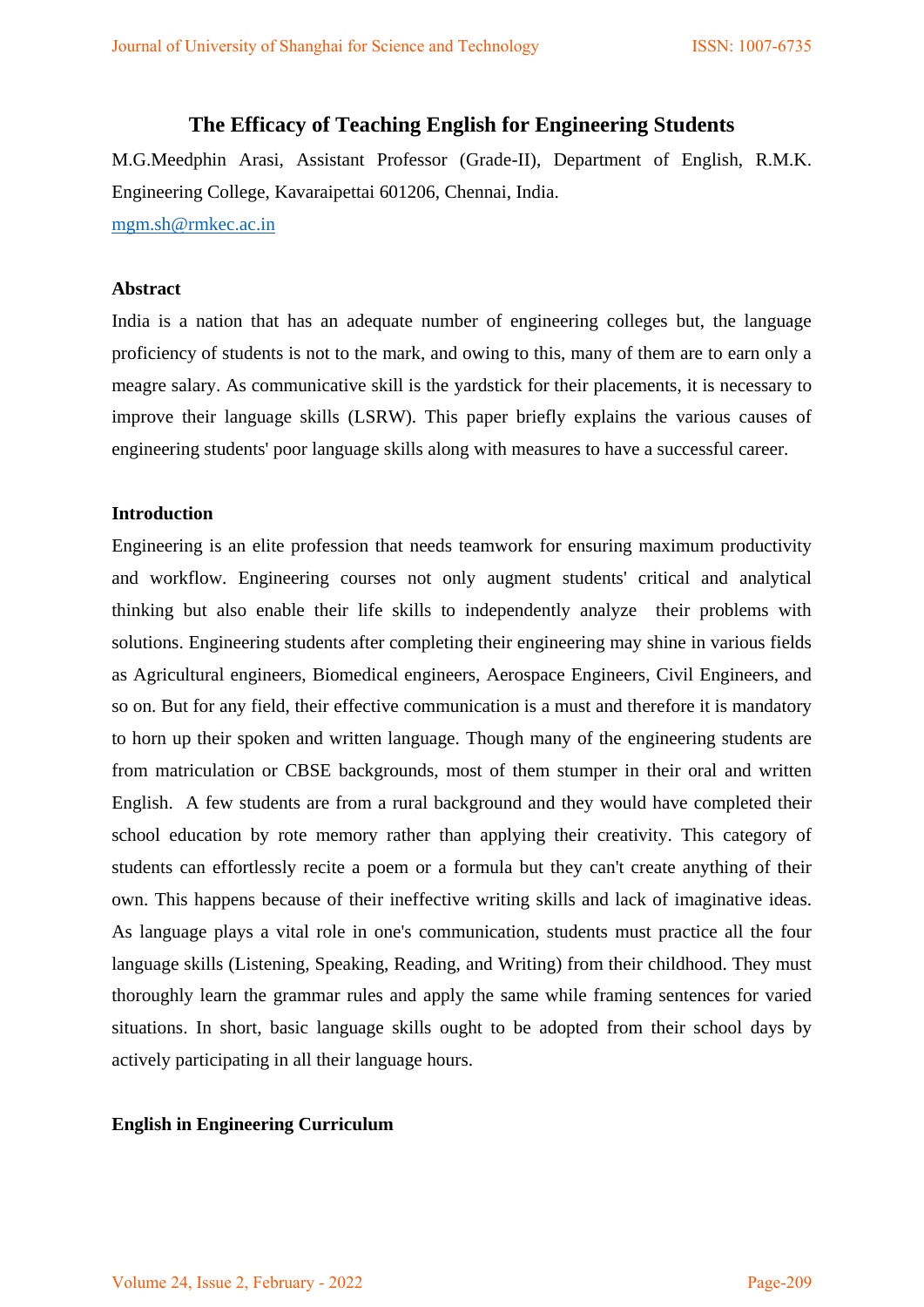Students generally opt for engineering as a course of study to complete their degree within a short span along with a high salary package. This would be their dream in the very beginning. But once they start studying, they feel very difficult to cop up their subjects due to their inadequate language skills. Though bridge courses are conducted in the very beginning to horn up their language skills, their understanding of the concepts is still a challenge. As they are very reluctant in improving their oral and written English, they score only fewer marks in all the subjects and this in turn highly affects their overall GPA. If they realize the importance of English and take efforts for developing the same, they will undoubtedly bring their standard which helps them excel in their personal and professional prospects. At least by knowing this, they must well practice their English with utmost passion and involvement. This helps them get placed in reputed concerns with a high salary package. English laboratory is a part of the Engineering curriculum to horn up students' presentation and interview skills in addition to their Semester I & II English. Assignments, mini-projects, and seminars are to help them showcase their talents. But students submit them without applying their creativity or originality. They simply download and submit the same piece of information without applying their paraphrasing strategy.

## **Common Grammatical Mistakes Committed by Engineering Students**

Grammar is a bugbear to most engineering students and they are quite oblivious to grammar rules and their applications. Lack of grammatical accuracy affects their writing and presentation skills. For example, the phrases or expressions like "forward to" and "with a view to" must grammatically agree gerund or "ing" form of a verb and not a 'bare infinitive'. But students use only a "bare infinitive" verb with these two expressions. Conversion of statements using different discourse markers such as "on account of", "owing to", "so that' etc is also a big challenge to them. As these transition words show coherence between sentences, it is mandatory to learn them properly. They must also learn the application of all the other linkers to indicate comparison, contrast, purpose, cause, effect, condition, time, clarification, etc. to efficiently handle various situations. Tenses play a vital role almost in all situations and therefore students must be thorough with the application of all the tenses and their structures. After learning tenses, they must know about passive verbs and their uses. Most of the engineering students don't have a thorough idea about the passive markers "be", 'being" and "been and they use them inappropriately in passive statements. While "be "is used with simple verb forms (simple present/simple past/simple future), "being" is used with continuous forms (present continuous/past continuous/future continuous), and "been "is used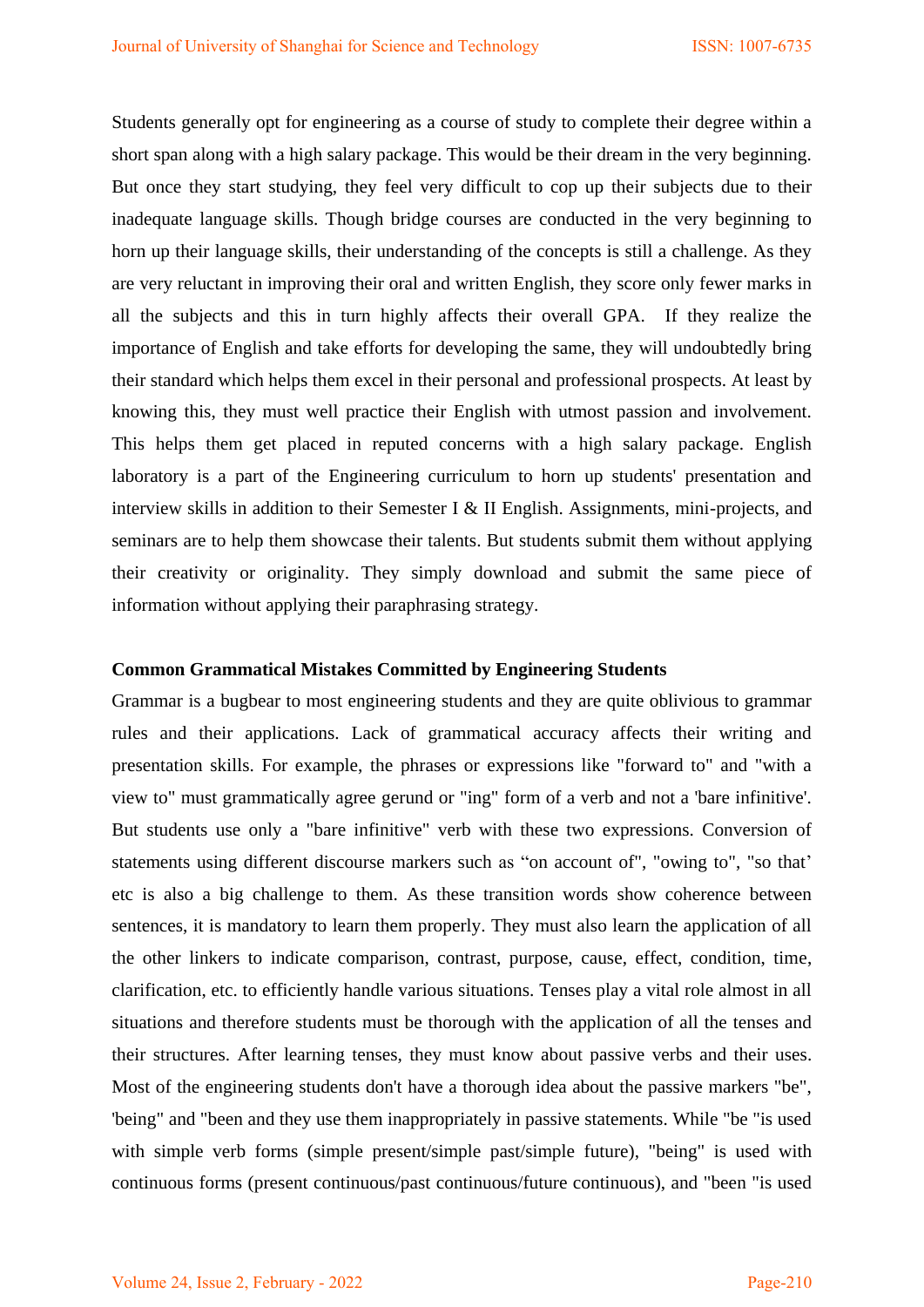with perfect tense forms (present perfect/past perfect/future perfect). There is no passivity for all the perfect continuous tenses (present perfect continuous/past perfect continuous/future perfect continuous).

 Conditional statements are the most nebulous statements owing to the application of conditional verbs and conditional words. Students stumble in identifying the various types of conditionals- probable, improbable, impossible, and imaginary. They very often use past perfect in improbable conditional (Type II) and past modal in impossible conditionals (Type III). For indicating probability, one must use only a simple present in the conditional clause and a simple present/simple future/present modal in the main clause based on the type of actions. While indicating any general scientific actions, one must use only a simple present and for the other actions, a simple future should be used. "If you meet your sales target, you will win that European tour." In case the given action indicates possibility, present modals (can/may) may be used. While improbable conditionals grammatically agree past modal (Would+main verb/would+be+pptv) like "If you met your sales target, you would win that European tour.", impossible conditional agrees only past perfect modal (would+have+pptv/would+have+been+pptv). "If you had met your sales target, you would have won that European tour." The 'voice' of the verbs may be either active or passive and it should be determined of its sense.

Identifying the difference between a gerund and the present participle is a great problem to engineering students as both are the same in structures ie, `Verb+ing'. If students know about their functions, they may confidently use them in their sentences. Gerund always functions as a noun whereas the present participle always functions only as a verb. The other remarkable mistakes committed by engineering students are the usage of modal verbs for expressing different moods of actions such as permission, compulsion, request, necessity, suggestion, etc. Mostly they handle the modals inappropriately in various situations. Can, could, will, would are the regular modals for indicating request, and can and may are used for expressing possibility. While must, should, has to, have to, and ought to are used to indicate compulsion, shall and could are used to indicate suggestion. Though grammar is a scare to many of the students, they must take efforts to learn the entire grammar rules thoroughly so that they may handle any formal or informal situations quite competently.

#### **Impact of Language Skills**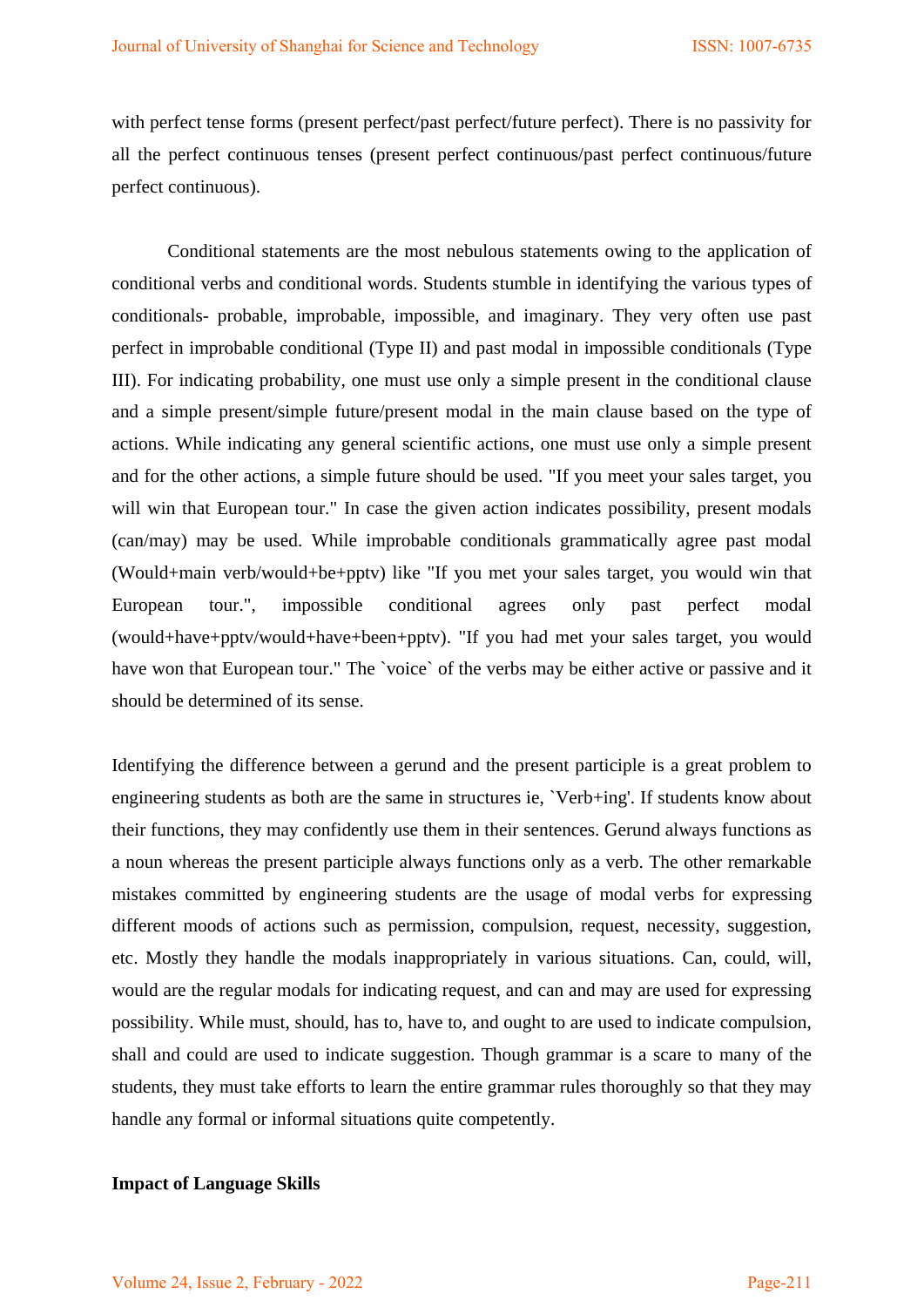Poor reading skill is another cause for ineffective communication. Reading helps one practice or exercise comprehension along with analytical abilities. It fires up students' imagination and stimulates their memory to recall information. It emboldens mental muscles and augments brain functioning, vocabulary, knowledge, memory, and theory of mind. It fosters one's concentration and improves writing skills. It reduces stress, augments mental health, and helps us stay long. It also lets us learn new things to succeed in our work and relationship. It makes us smarter and lights up our creativity and imagination. It makes our brain more active with free thoughts and imagination. As a mark of the quotation "Today a reader, tomorrow a leader'' by Margaret Fuller, all the three levels of reading-habitual, intensive, and extensive help students acquire knowledge and build up vocabulary.

Speaking is a problem for most engineering students. As they have no oral practice, they feel very difficult to manage the oral rounds in their job interviews. If they develop their spoken English, their presentation skills will automatically be boosted. While speaking English, they may initially commit a great number of mistakes and later on, they may slowly rectify such mistakes, and one day they will surely excel in their speaking. Students must volunteer themselves to actively participate in seminars, conferences, and workshops to bump up their presentation skills. Due to their speaking practice, they can notch up great heights in their career too. Above all, if they are good at their speaking, they can congruously convey their message.

Writing is a challenge to most engineering students. While drafting official letters, they abundantly commit grammatical fluffs with inappropriate linkers. Whenever a group of students is assigned to write letters for similar purposes, they simply copy-paste the content from their fellow students and forward the same without minding their originality and creativity. Their lethargic and serious attitudes hamper their writing skill and as a result of this, they suffer in their academic writings. If they are serious in writing, there will be a progression in it. To master writing, the students must actively participate in various writing competitions such as elocution, picture description, essay writing, creative writing, poem writing, and so on.

#### **Conclusion**

To conclude, learning a second language may be a complicacy to many engineering students. But there is no substitute for their hard work. If engineering students beef up their language